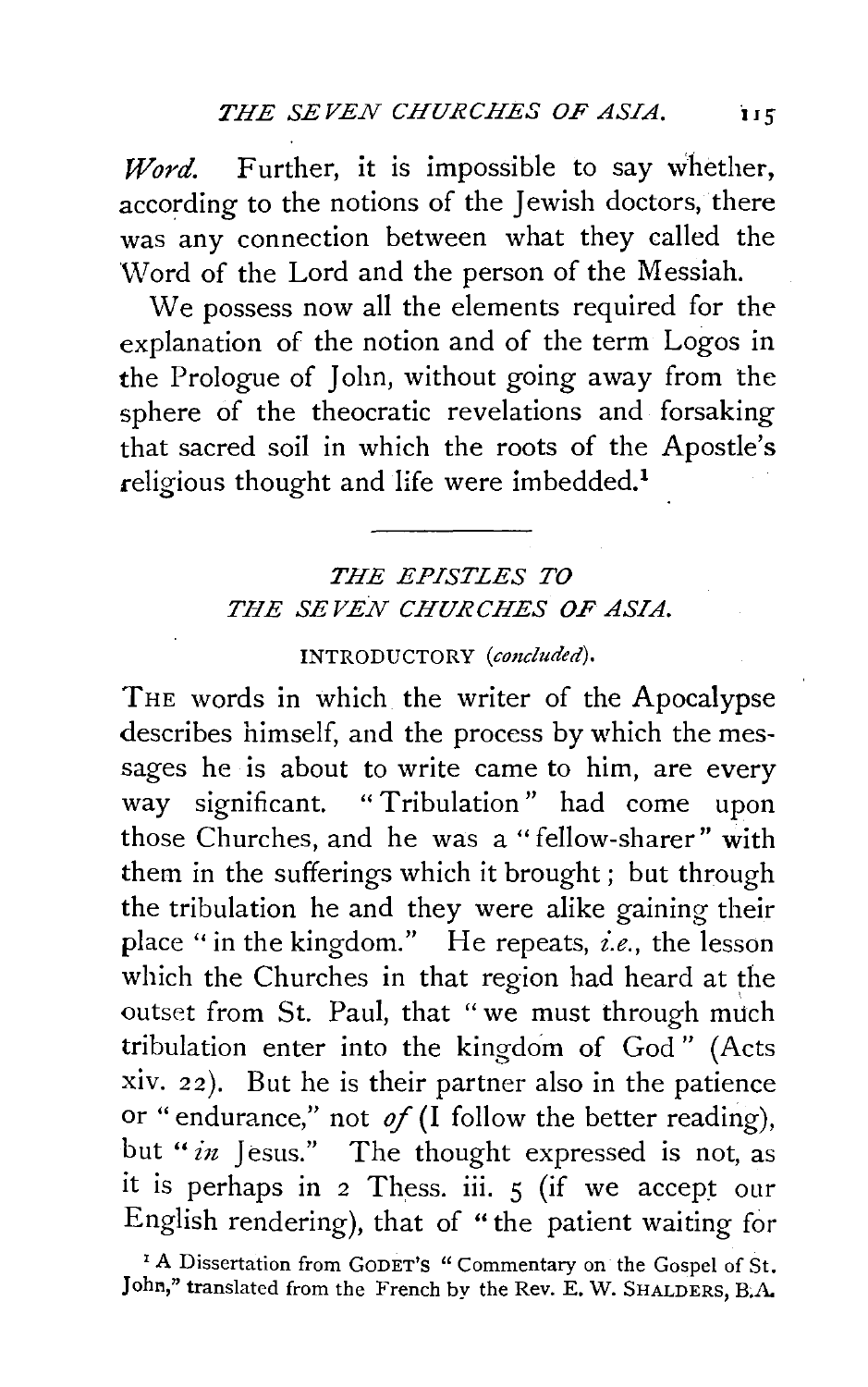Christ," nor yet of a patience like that of which Christ had been the great· example, but of an endurance which had its life and energy in union with Him. He goes on to tell how it was that he found himself in Patmos. *He* had proclaimed the Word of God; he had borne his witness, and this was the result. It would help us but little in the work on which we have entered to picture to ourselves the rocks and shores of that island. With its scenery we have but small concern. The imagery of the visions that follow is all but entirely unaffected by the external surroundings of the seer. At the furthest, we can but think of the deep blue waters of the Mediterranean, now purple as wine, now green as emerald, flushing and flashing in the light like the hues on the plumage of a dove, opalescent and phosphorescent, according to the changes of sun and moonlight, as accustoming the Apostle's eye, and, through the eye, his thoughts, to impressions of splendours and glories-the rainbow round about the throne, and the sea of crystal mingled with fire-which we find it all but impossible to represent to the imagination, and which even he found it hard to express adequately in words.

. And he was "in the Spirit, on the Lord's day." I cannot hesitate for a moment to accept the current explanation of the latter phrase, as meaning the first day of the week, the day of the Lord's Resurrection, the day also, let us remember, of the Lord's Supper. The adjective which in each case expresses the sacred character of the supper or the day was, so far as *we* can trace it, either coined by St. Paul, or for the first time taken out of colloquial into written use, as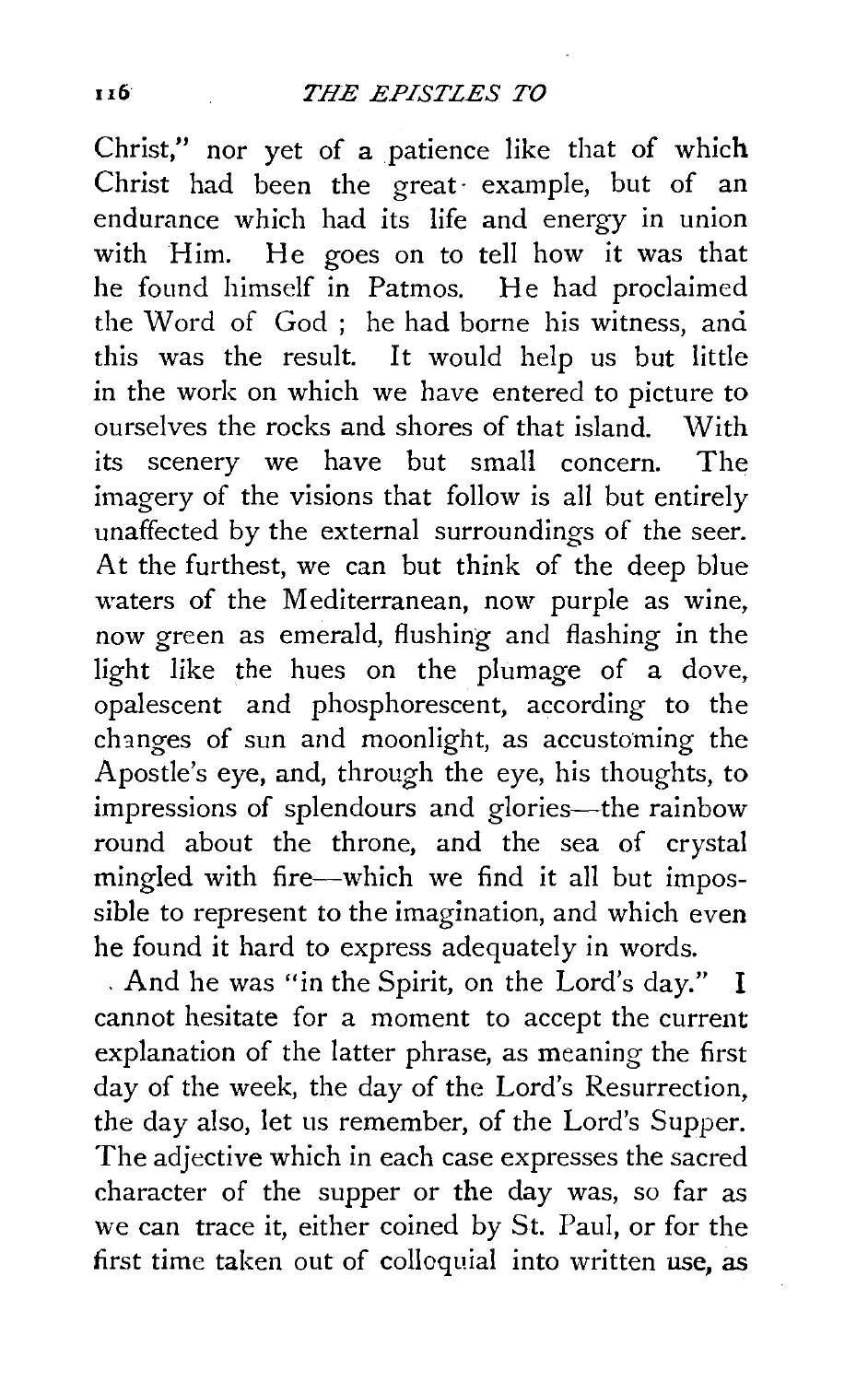applied to the former. It is found in no earlier writer. It seems probable that, fashioned as it was, to express a new thought and meet a new want, it spread rapidly among the Greek-speaking Churches, and its first extension would naturally be to the day on which the disciples in each Church met together to partake of the sacred meal to which it had been originally applied.<sup>1</sup>. Let us think, then, what that day would be to the beloved disciple in his Patmos exile ; how, absent from his flock in the body, he, at that hour of closest communion with them and with his Lord, would yet be with them in the spirit; how the very separation would throw him back more entirely upon the earlier memories of the day as that on which he had first beheld his Master as the conqueror of Hades and of Death. It was natural, if we may apply that term to the orderly sequence of spiritual phenomena, that such emotions should pass into ecstatic adoration, that the life of sense should be suspended, that he should be in the state of half-consciousness which St. Paul so well portrays, "Whether in the body or out of the body, I cannot tell: God knoweth" (2 Cor. xii.). In that trance-state so described, in which the man sees what others cannot see and hears voices which others cannot hear, and which, in this case at least, did not deprive the seer of the power of distinctly recording afterwards what had been thus made known, the messages to the Seven Churches were revealed to him.

The first impression made on the new conscious-

<sup>&</sup>lt;sup>1</sup> The same word *ruptaring* is, according to a current, but not quite certain, etymology, the origin of Kirche, Kirk, Church, as being the Lord's house. " Cyriac," as a proper name, is another instance of its. extension.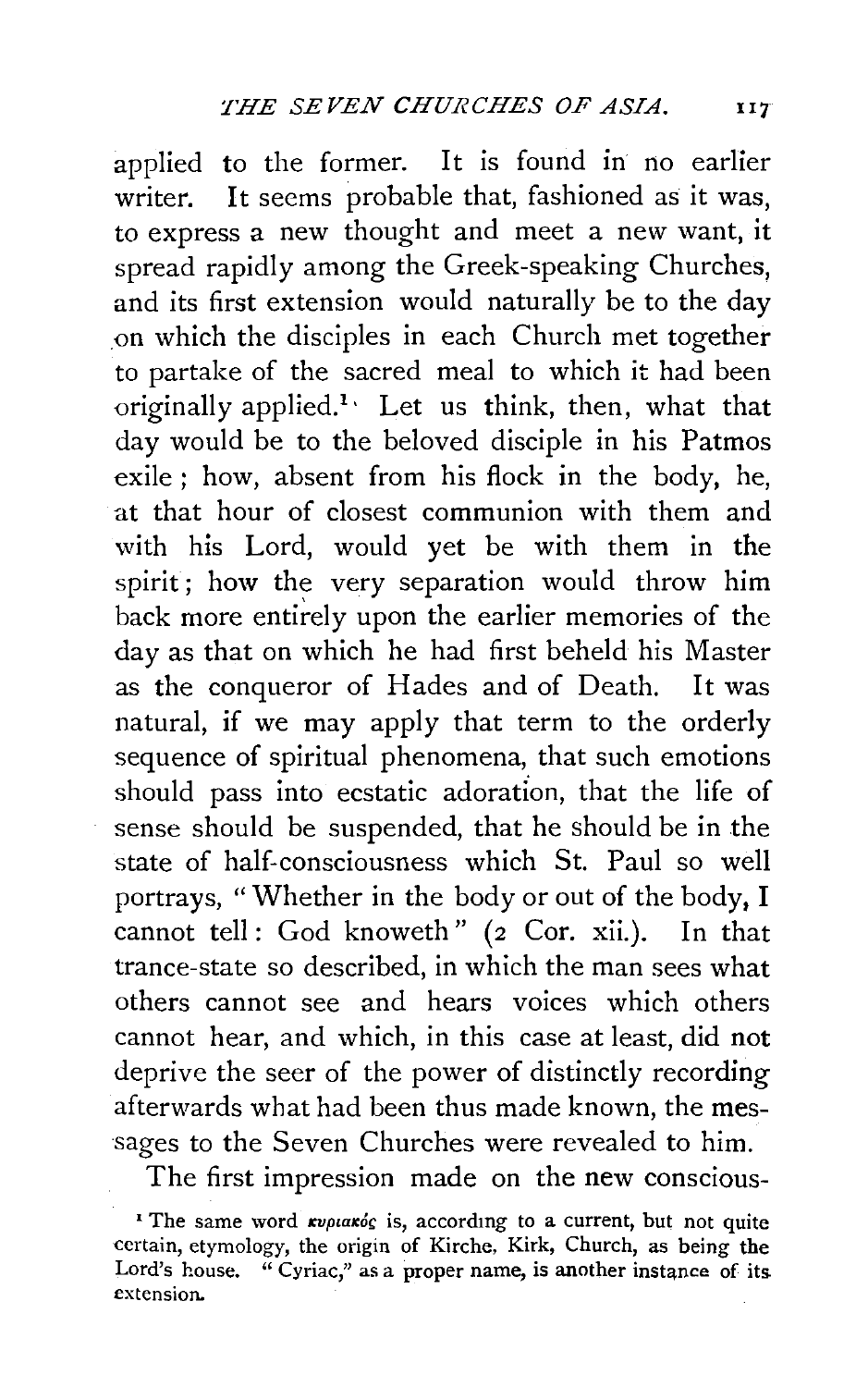ness is that which is described as like the sound of "a great voice, as of a trumpet." It *woke* him out of. the sleep that was the transition-stage between the lower and the higher life. Its sounds thrilled through brain and nerve, as will thrill one day the trump of the archangel. He heard the words, "I am Alpha and Omega, the first and the last," of which he had already reproduced the echoes. He heard too, as if in answer to unuttered and unrecorded prayers, the words which told him that there were messages from that Eternal One to each of those Churches or communities of believers whose wants and perils had been as a burden on his soul. If his waking thoughts had travelled, as thoughts do travel at such times and under such conditions, to those portions of the flock of the Great Shepherd which he had so often visited, with which he had so often on the Lord's Day broken the bread and drunk of the cup of blessing, it must have been welcome tidings to him that he could preach to them a diviner word of counsel and reproof from his place of exile than he had done when he had been living and working in the midst of them. And then he turned and looked-and the vision that met his gaze was one of glory and majesty unspeakable. The "seven golden candlesticks " which he there beheld would at least remind him of the seven-branched candlestick which stood in the inner sanctuary (not the Holy of Holies) of the Tabernacle and the Temple. They had borne their witness there for centuries that God was Light, and that that Light revealed itself in manifold variety growing out of a central unity. In the vision of Zechariah-whose prophecy had, as we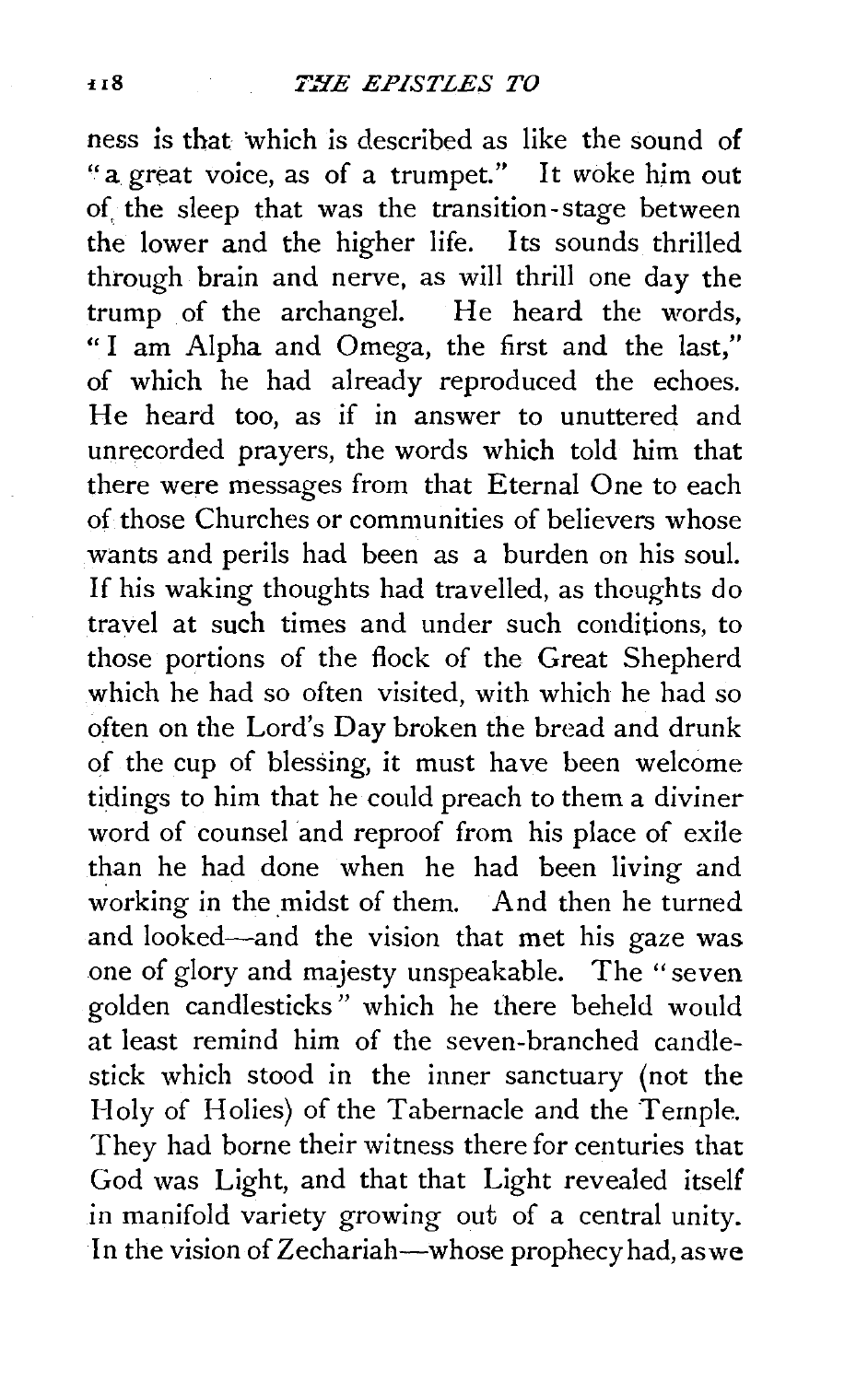have seen already, been much in the mind of St. John, suggesting imagery and phraseology-it had been seen, probably after the pattern of the lamp constructed at the time of the return from the Babylonian exile under Zerubbabel for the restored temple, as "a candlestick all of gold, with a bowl upon the top of it, and his seven lamps thereon, and seven pipes to the seven lamps, which are upon the top thereof"  $(Zech. iv. 2)$ . To make the symbol yet more complete, and adapted to what were then the pressing necessities of the time, he saw in his vision two olive-trees feeding from their branches, through two golden pipes, the bowl through which the lamps were kept burning. He learnt in the interpretation of the symbol that the two olive-trees were the two" sons of oil," the two "anointed ones," the representatives of priestly and of civil authority, Joshua and Zerubbabel, upon whom at that period the welfare of the nation's life depended.. The candlestick, or lamp, that was thus seen in the prophet's vision, was probably identical in form with that which has become familiar to us as represented on the Arch of Titus, among the spoils of Jerusalem. Here, however, we have what seems at first a modification of the symbolism, almost a new symbol. The seer beholds not a lamp with seven branches, but seven distinct lamps. The ethical reason of the change is, perhaps, not far to seek. For him the lamp was the symbol not merely of the uncreated Light, but (so he had been taught by his Lord Himself) of a Christian society, as the channel through which that light was to be diffused through the world, a lamp set upon the lamp-shaft or pedestal (Matt. v.  $15$ ). What he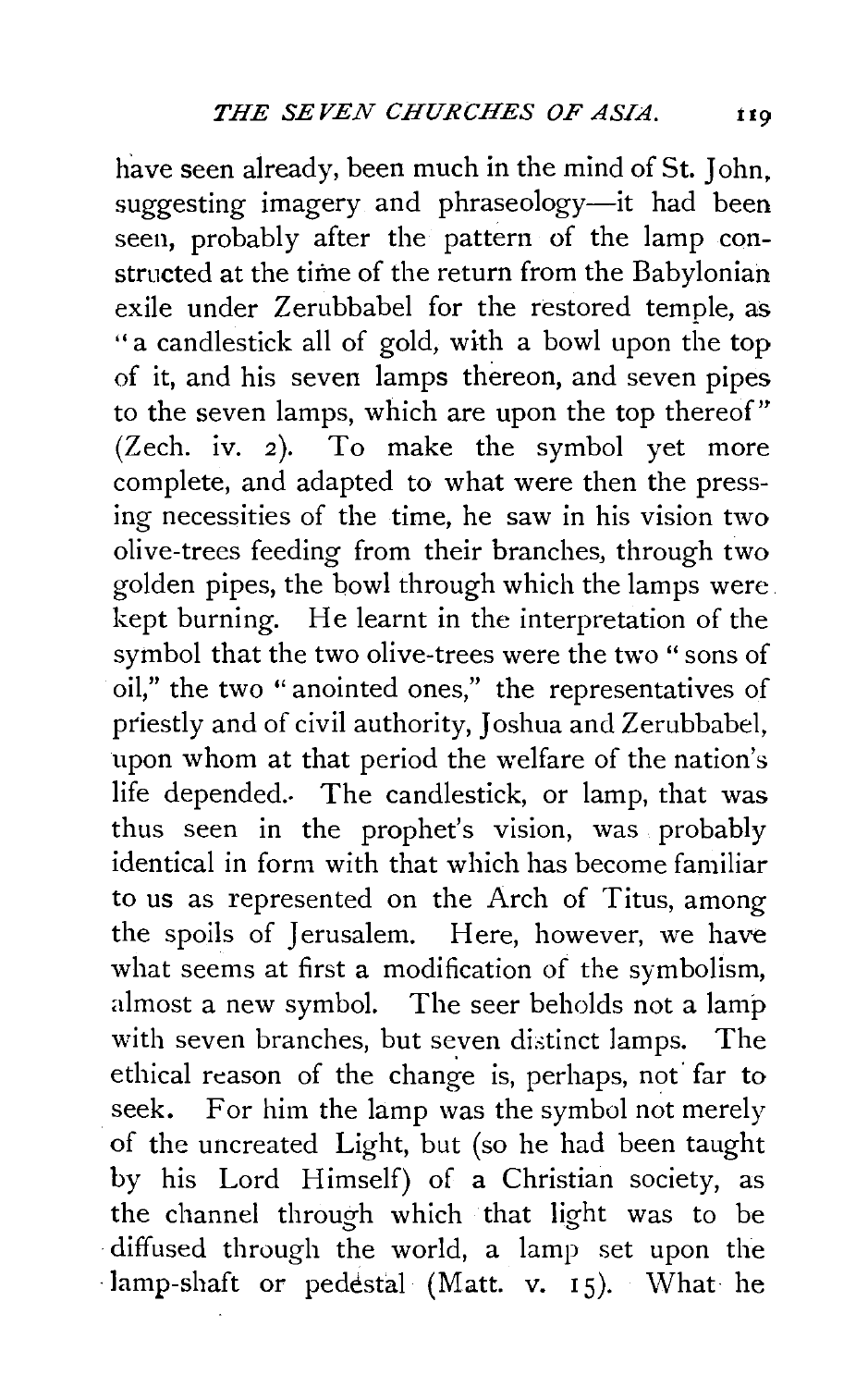needed therefore was to bring out clearly the **in**dividuality of each such society, and this was done by the manner in which they were thus presented to his vision. If one were to endeavour to realize the vision as it were pictorially, it may have been that the Form which he beheld in the midst of the seven lamps stood in front of the central shaft, hiding it from view, and so leaving them to appear each in its own separate distinctness.

That Form he describes as like unto "the Son of man." Taken by themselves, and standing as they do without the article, the words might be translated simply, as in the great prophecy of Daniel (vii.  $13$ ), from which the title had been derived, " One like unto the Son of man," a form which, though arrayed in glory, was yet human. But the constant appropriation of the title by the Lord Jesus, its use by Him in the words which had stamped the expectation of his second Advent upon the minds of his disciples, forbid us to assign that lower meaning to it here. What the seer meant his readers to understand was, that he had seen the Master whom he had known and loved.

The description that follows lies obviously beyond the region of art. It is an attempt to portray thoughts and impressions which are almost, if not altogether, beyond the "reach of words. The seer strives to represent a glory which has dazzled and confounded him. A human form, pervaded and clothed with light in all its purity, glorified and transfigured, so that what he had once beheld on the Mount of Transfiguration seemed to pale **in**  memory before this greater brightness, this was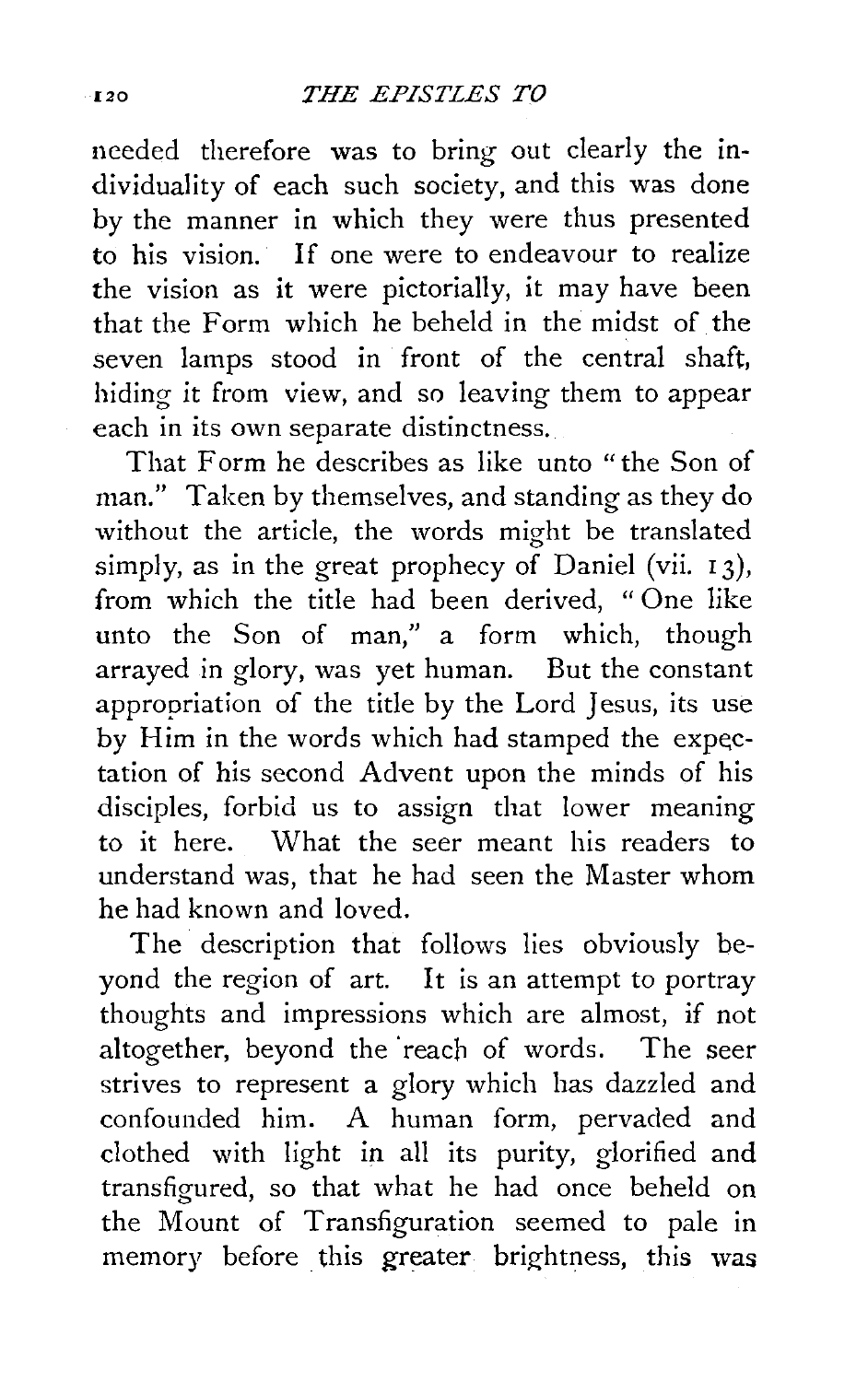what he looked upon. It is important that we should remember that there had been that anticipation of the glory of the Son of man while He was yet on earth, that the seer who now beheld the vision had then been one of the eye- witnesses of his Majesty. It is not less important to remember how far it was now surpassed. The head and hair in their dazzling whiteness spoke at once of stainless purity and of the crown of glory of the Ancient of Days ; the eyes seemed to burn into the soul with their fiery and searching gaze ; the voice was like the sounds of many waters ; even the feet, just shewn below the long robe that reached to the ankles, glowed with the same pervading brightness.<sup>1</sup> The other details of the manifestation are, however, more significant. The form of the Son of man is seen arrayed, not, as in the days of his ministry, in the short seamless tunic and the flowing cloak (the  $\chi$ *trwv* and *iµáriov*, which were the common dress of the Jewish peasant), but in the long robe reaching to the feet, that had been the special garment of the High Priest. St. John uses, *i.e.,* the very word  $\pi$ oo $\gamma$ <sub>p</sub>rs, which stood in the LXX. version of Exod. xxviii. 3 r, for the *Ephod* of Aaron. And he is girded with a golden girdle, not, as of one who toils

<sup>1</sup> It is not, I think, important for our purpose to discuss the mysterious  $\chi$ a $\lambda$ Ko $\lambda$ <sub>i</sub> $\beta$ avoc-the "fine brass" of the English Version. As this is the one passage in which it is found, its meaning must be more or less conjectural. I incline with Bleek to the view that it is a hybrid compound of the Greek  $\chi$ a $\lambda$ rós and the Hebrew "*labân*"-white. Such technical words were likely enough to be current in a population like that of Ephesus, consisting largely of workers in metal, some of whom, if we may judge from the case of Alexander the coppersmith (Acts xix. 34; 2 Tim. iv. 14), were without doubt Jews. I believe the word in question to have belonged to this technical vocabulary. It is, at any rate, used by St. John as familiar and intelligible to those for whom he wrote,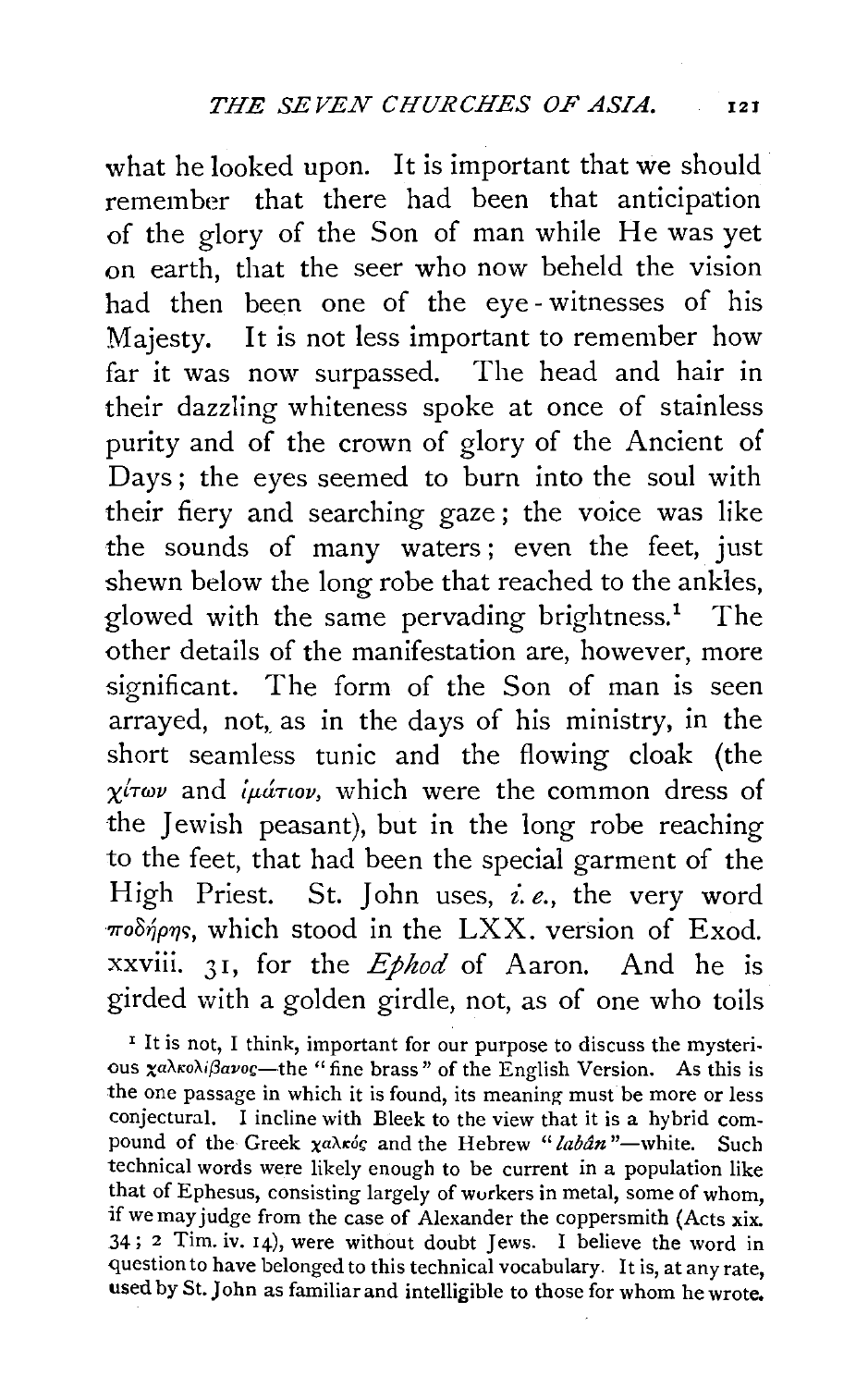and runs, around the loins (comp. Luke xii.  $35$ ), but, as of one who had passed into the repose of sovereignty, around the breast. That the girdle should be of gold, as the symbol of that sovereignty, was almost a necessary consequence. In this combination of the received emblems of the two forms of rule there was set forth, in its simplest symbolism, that union of the kingly and the priestly offices, that revival of the priesthood after the order of Melchizedek, which the argument of the writer of the Epistle to the Hebrews had by this time made more or less familiar. And in his hand He holds seven stars (verse 16). In what way they were seen as held by Him we are not told ; but the symbolism is, I venture to think, far more suggestive if we think of them as shining as precious gems would shine if used as signet-rings, than if we picture to ourselves the seven stars as held in the palm of the hand, or suspended from it as a wreath.<sup>1</sup> Here, at least, there is the guiding precedent of the old prophetic language. Of one king of the house of David it had been said that though he were as the " signet upon the right hand" of Jehovah, he should be plucked from it and cast away (Jer.  $xxii$ . 24). Of another heir to the kingly succession of that house, the promise had been written, " I will take thee, 0 Zerubbabel, my servant, .... saith the Lord, and will make thee as a signet." To the Eastern mind no symbol

<sup>1</sup> If one may venture on representing to the eye the manner in which they were thus held, I would suggest that they were seen on the inner side of the open hand, arranged in an order like that of the seven stars in the constellation of Ursa Major. It may be noticed that Philo refers both to that constellation and the Pleiades as examples of the prominence of the mystic number even in thevisible and material universe.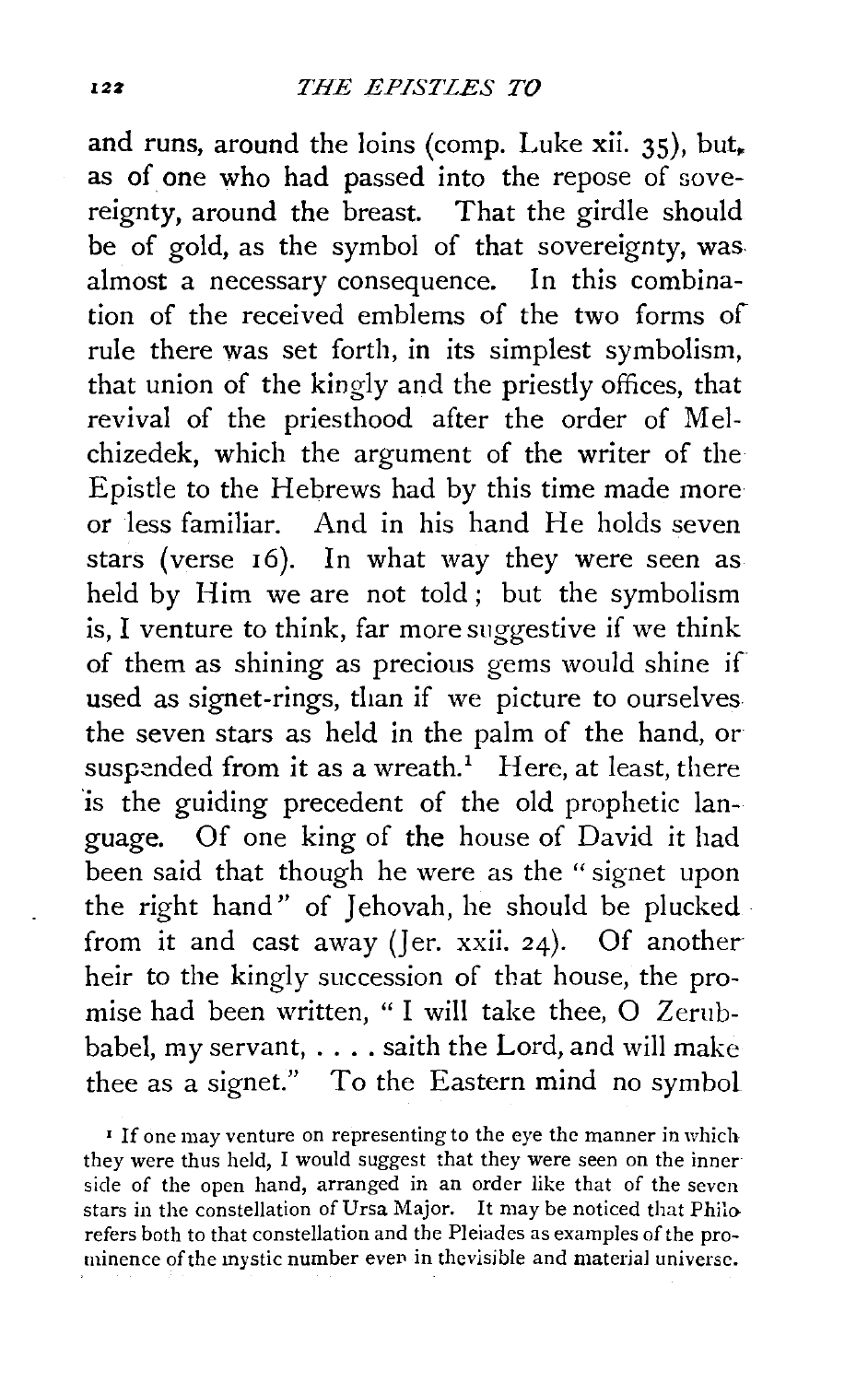could more adequately express the preciousness of the angels of the Churches to Him who thus held them, the honour to which He had exalted them, the care with which He watched over them.

The character of the next symbol is less ambiguous-" Out of his mouth went a sharp two-edged sword." The thought expressed is obviously that of the power of the Divine Judge to discern the thoughts and intents of the heart, and to punish those which were evil and deserved punishment. The sword was thus identical with "the word of the Lord" of the older prophets (Isa. xlix. 2), and of Heb. iv. 12, "sharper than any two-edged sword, piercing even to the dividing asunder of soul and spirit, and of the joints and marrow." Here, adopting the new nomenclature of the writer, we may call it " the word of *the* WORD "---the spoken utterance of Him who Himself utters the mind and will of the Eternal Father. What the seer beheld in vision was the expression of the truth that the message he was about to record would be conveyed in keen and piercing words, cutting through the ulcers of the soul, cutting off the diseased members, laying bare the inmost organs of the inner life, slaying those who deserved slaughter ; but also wounding to heal, even slaying that He might raise as from the dead. And therefore it was that the countenance which he beheld was " as the sun shining in his strength," bright and terrible to look upon, and yet the source of all life and joy. In the light of that countenance he and all men, if they walked in it, should see the light of life.

So it was in the immediate personal experience of the disciple. As though that sword had pierced his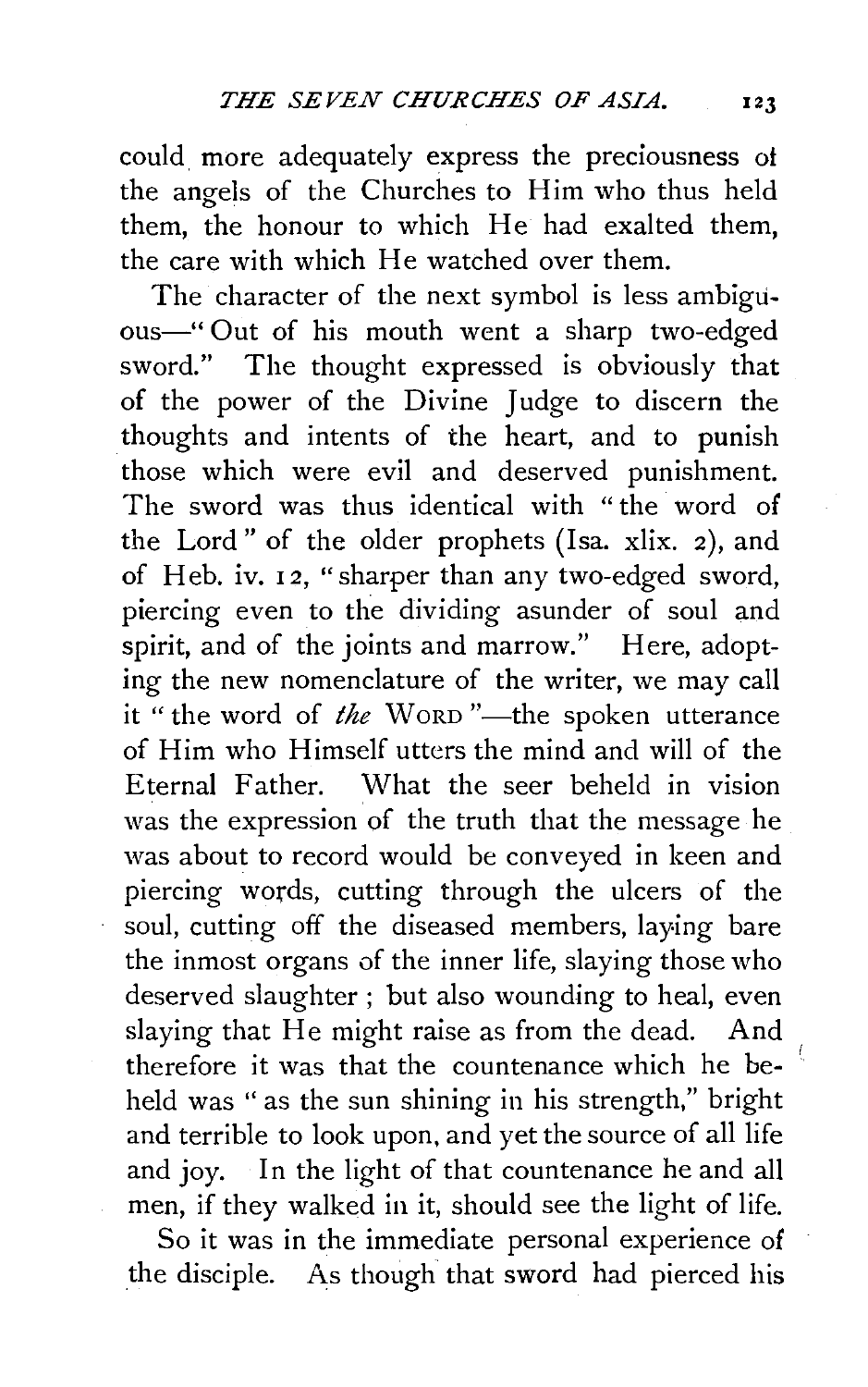soul, as though that light were too dazzling for mortal eye, he "fell at his feet as dead." And then from that death-like trance he was roused by a touch and by a word. " He laid his right hand upon me, saying unto me, Fear not." We can hardly doubt that that touch must have recalled many an hour of loving and tender companionship in what seemed now as a remote past, when he had leant his head upon the Master's breast, and had felt the hand that told of sympathy and of love laid, in hours of sorrow and perplexity, upon his shoulder, or clasping his hand in the confidence of friendship. " Fear not;" that, too, had been often heard by the disciples on the Lake of Galilee (Matt. xiv. 27; John vi. 19), in the dark hours of night. It had been the cheering watchword of his call to be one of the fishers of men (Luke v. 10), one of the little flock which the Good Shepherd had deigned to take under his especial guardianship (Luke xii. 32). Then, for the most part, it was the thought of their Lord's presence that removed their fear, the presence of One who was then "despised and rejected of men;" like themselves in the outward accidents of life. That which removed the greater fear now was the assurance which the word and the touch gave him that the glorified form on which he looked was one with the Son of man whom he had known and loved, one also with the Eternal Lord, One who had triumphed over death, the living One who had died, but was henceforth "alive for evermore." The word "Amen" which followed, so often used by our Lord during his earthly ministry, placed this assurance of his everlasting life, the source of all life to others,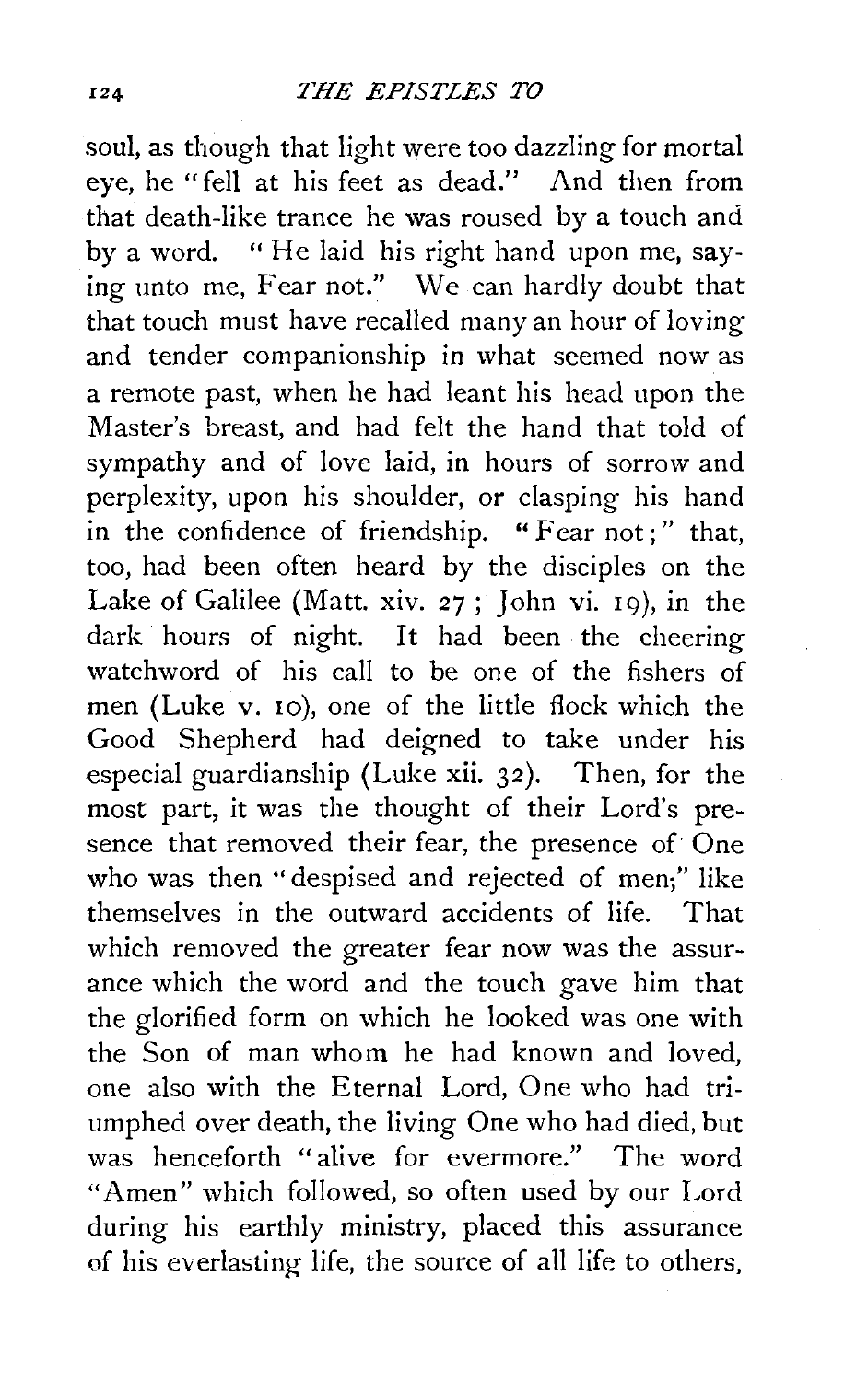on the level of the highest truths which He had been wont to seal with this emphatic affirmation.

And to this there was added the new proclamation, " I have the keys of death and of Hades " (I take the words in what appears to be their true order). What thoughts would those words raise in the mind of the hearer ? What abiding truths do they set forth for us ? He, we know, had heard his Master speak of "the gates of Hades" (Matt. xvi. 18). He had accepted the interpretation of the old Messianic psalm, which spoke of the soul of the Christ as not having been left in Hades. He must have known the faith of St. Peter, that in his descent into Hades his Lord had, in that unseen world, preached to the spirits in prison, who had once been disobedient  $(I$  Pet. iii.  $I$ 9), proclaiming his gospel to those that were dead, that they might be judged according to men in the flesh, but live according to God in the Spirit (I Pet. iv. 6). He may have been familiar with the half-proverbial saying which appeared afterwards in the Targums and the Talmud, that the key of the grave was one of the four keys which the Eternal King committed to no ministering angel, but reserved exclusively in his own power and for his own use. In any case he knew, both from the language of the older prophets (Isa. xxii. 22), and from his Lord's promise to Peter (Matt. xvi. I8), that the key was the recognized symbol of supreme, though, it might be, delegated authority, of the power to open and shut, to admit and to exclude. In these words, therefore, he would hear the assurance that the shadowy realms on which men looked with terror, and which they peopled with all dark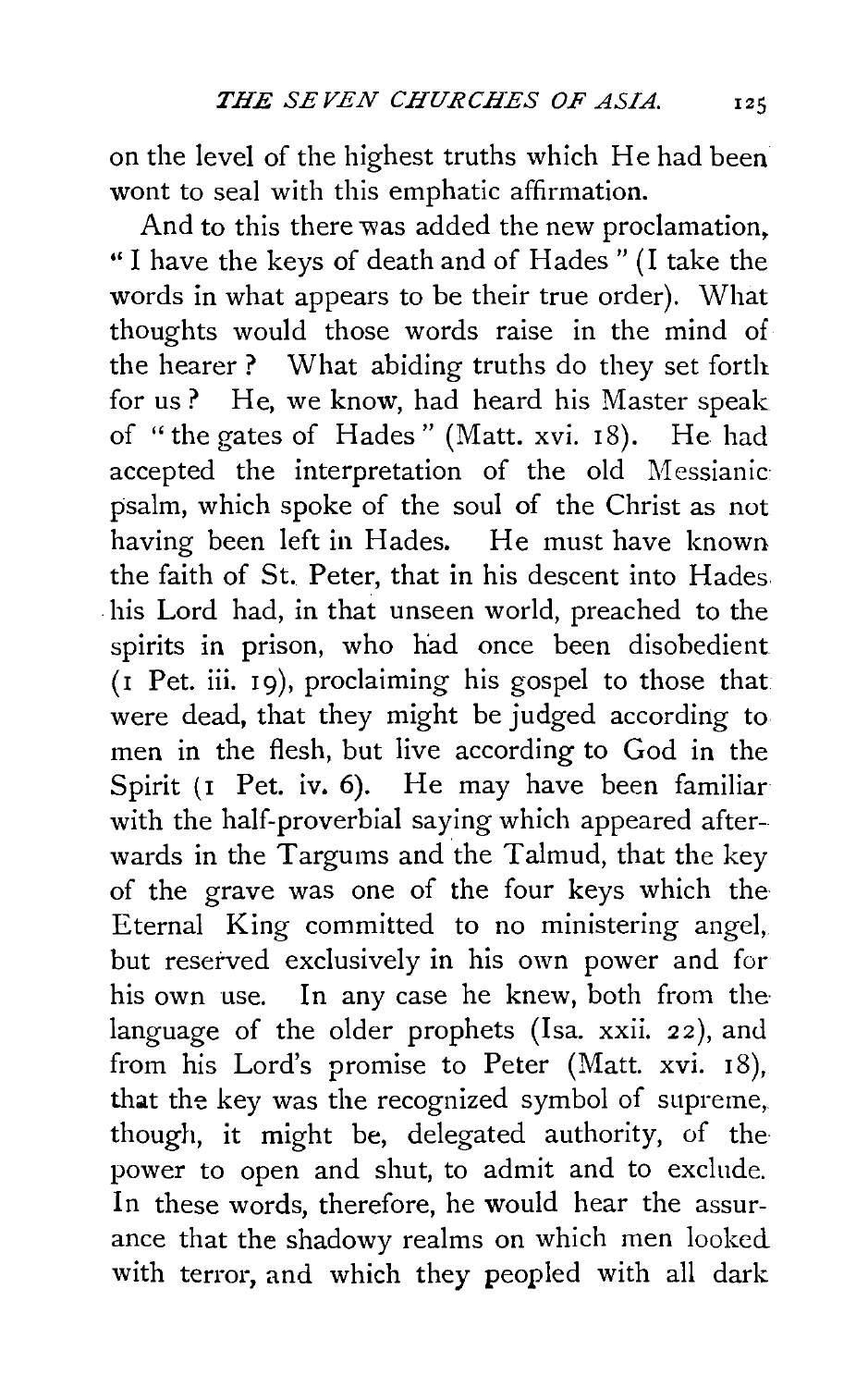imaginings, were in very deed subject to the rule ot Him who, though He had tasted death for every man, was now alive for evermore. Hades "--these were familiar sounds, as the names of the two great enemies of mankind, the forces that opposed the fulfilment of God's purposes and the completion of his kingdom. Now he heard that they had been despoiled of their power to harm, as afterwards he was to hear that they would deliver up the dead that were in them, and that they themselves should be cast, together with those who were not found written in the Book of Life, into "the lake of fire" (Rev. xx.  $13-15$ ). That thought was the one adequate remedy for the fear of death through which, with hardly an exception, men had been all their life-time subject to bondage ; for the secret of that fear was their want of faith that there also, in that unseen world, behind the veil, were to be traced the workings of an absolute Righteousness and an Everlasting Love.

The command that followed, " Write the things which thou hast seen, and the things which are, and the things that shall be hereafter," was simple and .clear enough. But as yet the inner meaning of the vision that he had· looked on had not been made known to him, and it was the fitting sequel to the education through which his Lord had led him while on earth, explaining to him and to his brother disciples the mysteries of the Kingdom of Heaven, which to others were veiled in parables, that here .also, before he entered on the special task assigned him, he should be taught the meaning of the symbols of the seven stars that were in or on the right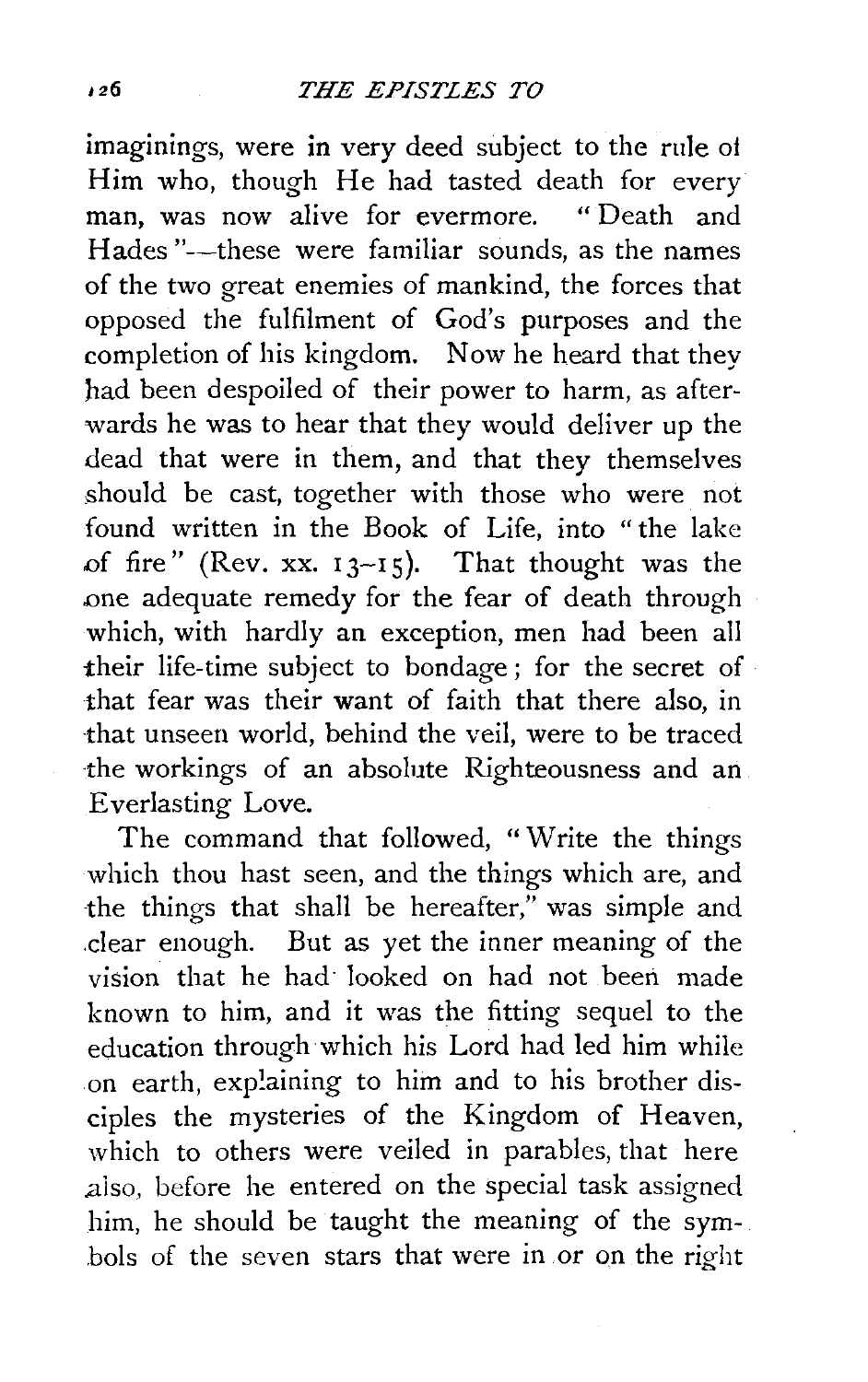hand of the Son of man, and of the seven golden -candlesticks in the midst of which He stood. The seven stars were, he heard, "the angels of the seven churches."

The question - Who were meant by these ·"angels"? has received very different answers. On the one hand it has been urged that everywhere else throughout the Book " angels " are angels in the ordinary acceptation of the. word, superhuman messengers and ministers of God ; that the term is nowhere else applied in the New Testament, nor in early Patristic writings, to any officer or teacher in the Church; that the symbolism of the visions of Daniel, in which Persia and Grecia are represented by angels (Dan. x. 20, 21; xii. i.), who are as their princes and guardians, finds a natural parallel here. On the other hand it is urged that, even admitting, what it is hard to admit, that the language of Daniel *is* more than symbolic, and that there are round the Eternal Throne the guardian angels of nations, with the divided counsels and conflicting interests of the peoples committed to their care, the words that are addressed to the angels of the Churches are altogether inapplicable except to men of like passions with ourselves. They have laboured and not fainted, or they have to suffer even unto death, or they have left their first love, or they are neither cold nor hot, and are in peril of utter rejection. I follow accordingly the majority of commentators in identifying these angels with those whom we should call the bishops of the Churches, the chief presbyters, vested with authority over other presbyters, exercising control over all the Churches of what in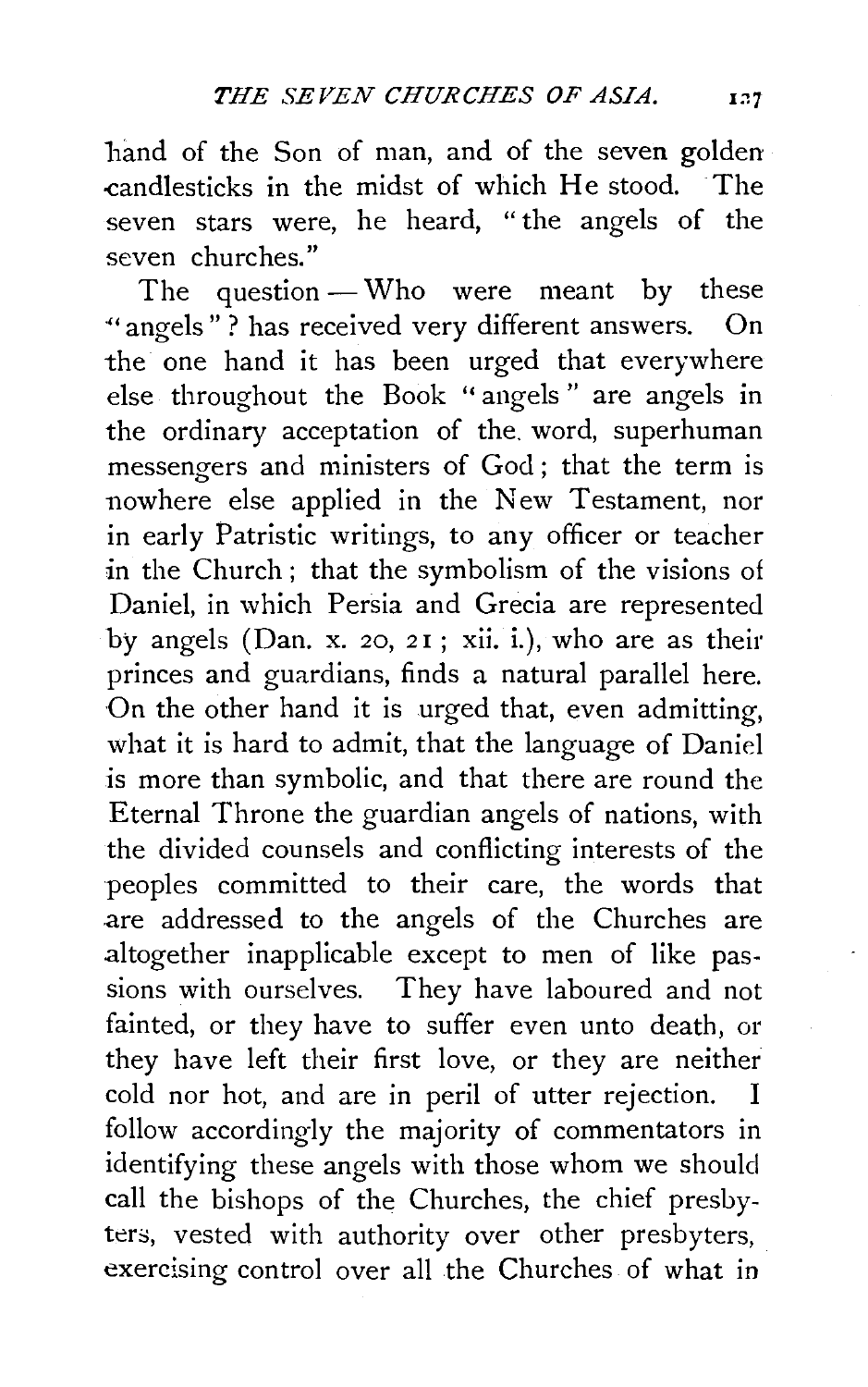modern phrase would be their diocese, the city and its suburbs committed to their care.

But the question comes why these chief presbyters were described here, and here only, by this new title; and the answer is to be found, I believe, in the special phenomena of that transition period of the apostolic age to which we have referred the book before us. In the earlier organization, the names of bishop and elder were, as is well known, interchangeable, $<sup>1</sup>$  and</sup> the Apostles occupied a position more or less analogous to that of the bishops of later date. But at the time when St. John wrote, the personal care of St. Paul had been withdrawn from the Asiatic Churches, and had been delegated to one specially sent by him, like Timotheus, to act on his behalf in appointing, reproving, or deposing elders. What title was to be given to this new officer, this Vicar-Apostolic of the primitive Church ? The term "bishop" had not yet risen to the higher level in which it implied a superiority to presbyter. The name of Apostle, as applied to those who had been called .and chosen by Christ Himself, was too high. In its other sense, as used of those who were simply the "messengers" of the Churches (2 Cor. viii. 2, 3), it was too low. The word "angels" might well commend itself at such a time as fitted to indicate the office for which the received terminology of the Church offered no adequate expression. Over and above its ordinary use, it had been applied by the prophet whose writings had been brought into a new promi-

17, 28; Phil. i. I; I Tim. iii. I, 8; Tit. i. 5, 7; I Pet. v. I, 2.

<sup>&</sup>lt;sup>1</sup> It is hardly necessary to prove an admitted fact, but a reference to the following passages will shew the equivalence of the two terms : Acts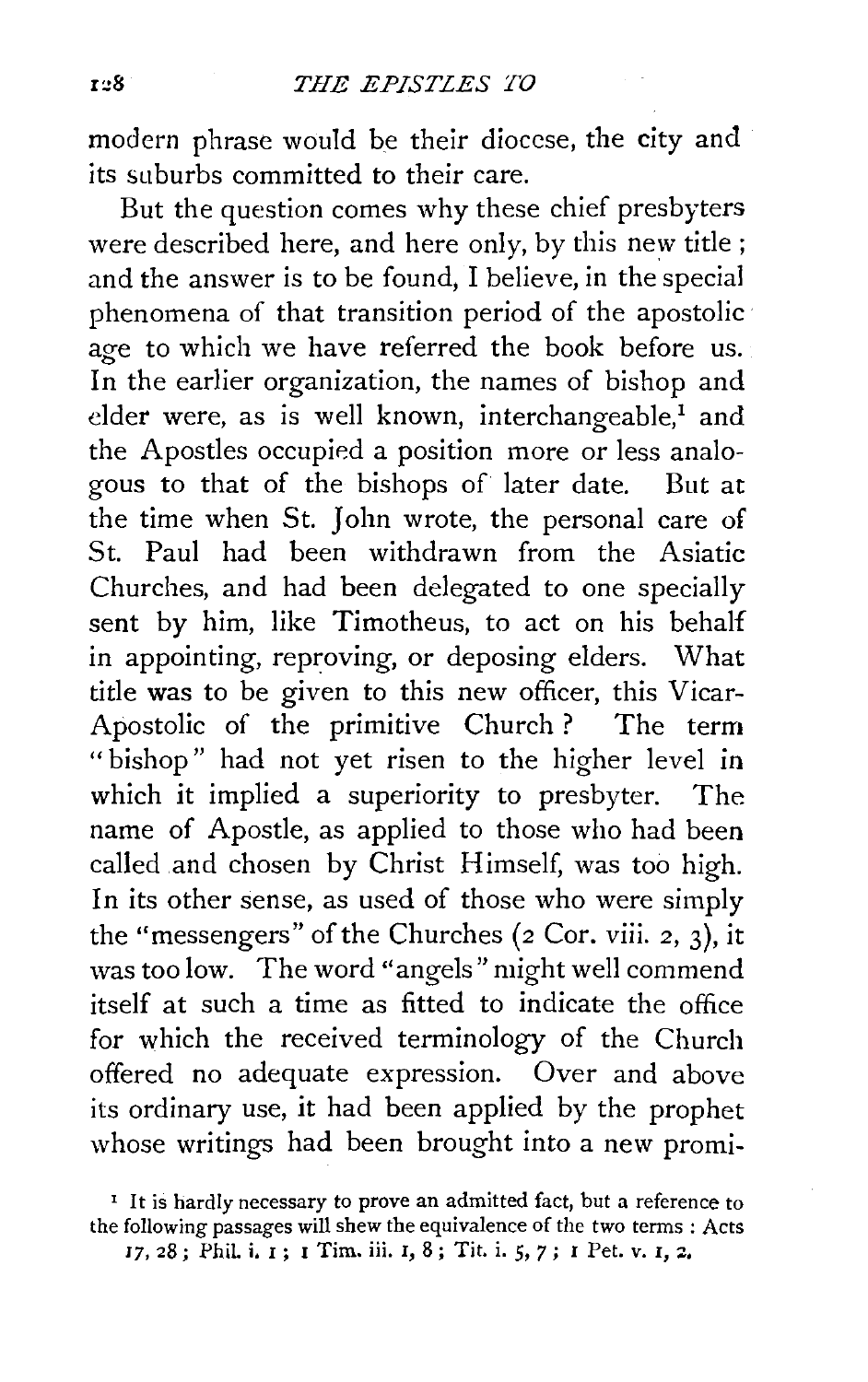nence by the ministry of the Baptist, to himself as a prophet (Mal. i. 1), to the priests of Israel (Mal. ii. 7), to the forerunner of the Lord (Mal. iii. 1). It  $h$ <sub>h</sub>ad been used of those whom, in a lower sense, the Lord had sent to prepare his way before Him (Luke ix. 52), and whose work stood on the same level as that of the Seventy. Here then seemed to be that which met the want. So far as it reminded men of its higher sense, it testified that the servants of God who had been called to this special office were to "lead on earth an angel's' life;" that they, both in the liturgical and the ministerial aspects of their work, were to be as those who in both senses were ministering spirits in heaven. It helped also -and this may well have commended it-to bring the language of the Revelation into harmony with that of the great apocalyptic work of the Old Testament, the prophecy of Daniel. On the other hand, we need not wonder that it did not take a prominent place in the vocabulary of the Church. The old associations of the word were too dominant, the difficulty of distinguishing the new from the old too great, to allow of its being generally accepted. It was enough that it answered, as now, a special purpose.

That these bishop-angels of the Churches should be represented by the symbol of the stars, must have seemed, as soon as the key was once given, to be simple and natural enough. They too were set in the firmament of heaven, of the kingdom of heaven, to give light upon the earth. " Their sound. had gone into all the earth" (so St. Paul had interpreted the words of the noblest of the Psalms of nature, which referred in their original meaning to the VOL. 11, JO